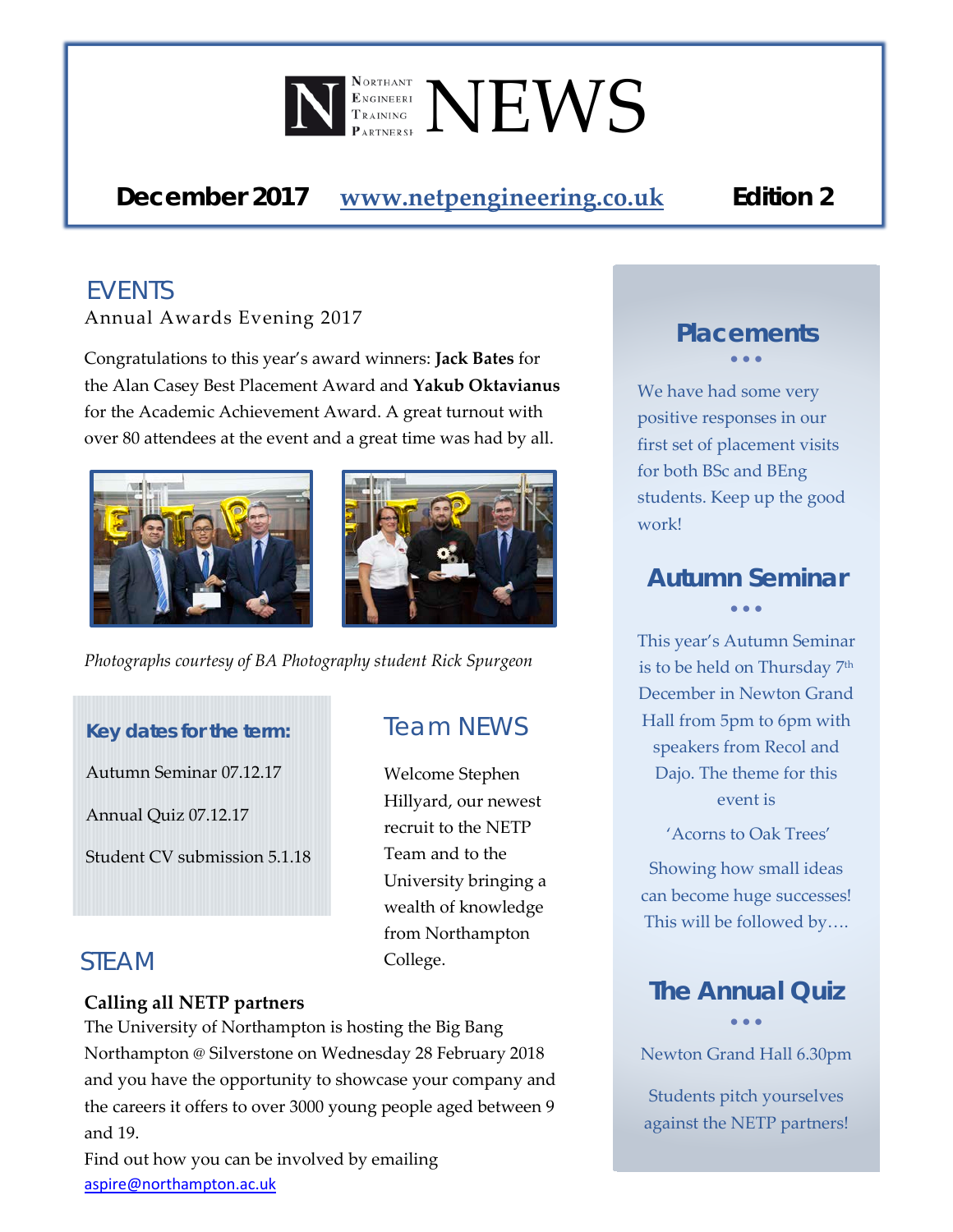#### *FORMULA STUDENT*

Update for the coming year:

During the summer, Mateusz Gizicki and Adrian Dancea have been working on disassembling a Yamaha R6 YFZ 2005. The engine detached from the bike is now ready to be installed on the Formula Student racing car.



Meanwhile, the business team is building up new strategies that will ensure a smooth running of the project.

On top of that, the business team is also concentrating on gaining sponsorship and developing future partnerships.

The business team is divided into 3 parts: Administration, Marketing and Finance. These will be working together to achieve the common goal.



The design team is comprised of Sam, Ille, Alex and Mateusz. They have consistently worked hard towards the design of the racecar chassis frame and have now finished the major modelling process. The design has been done following the IMechE general design requirements.





Members of the Formula Student team gave a presentation at the NETP meeting and subsequently have had lots of offers of help from partners. Details of the project and ways to get involved will be kept up to date on the NETP website.

Thank you all.